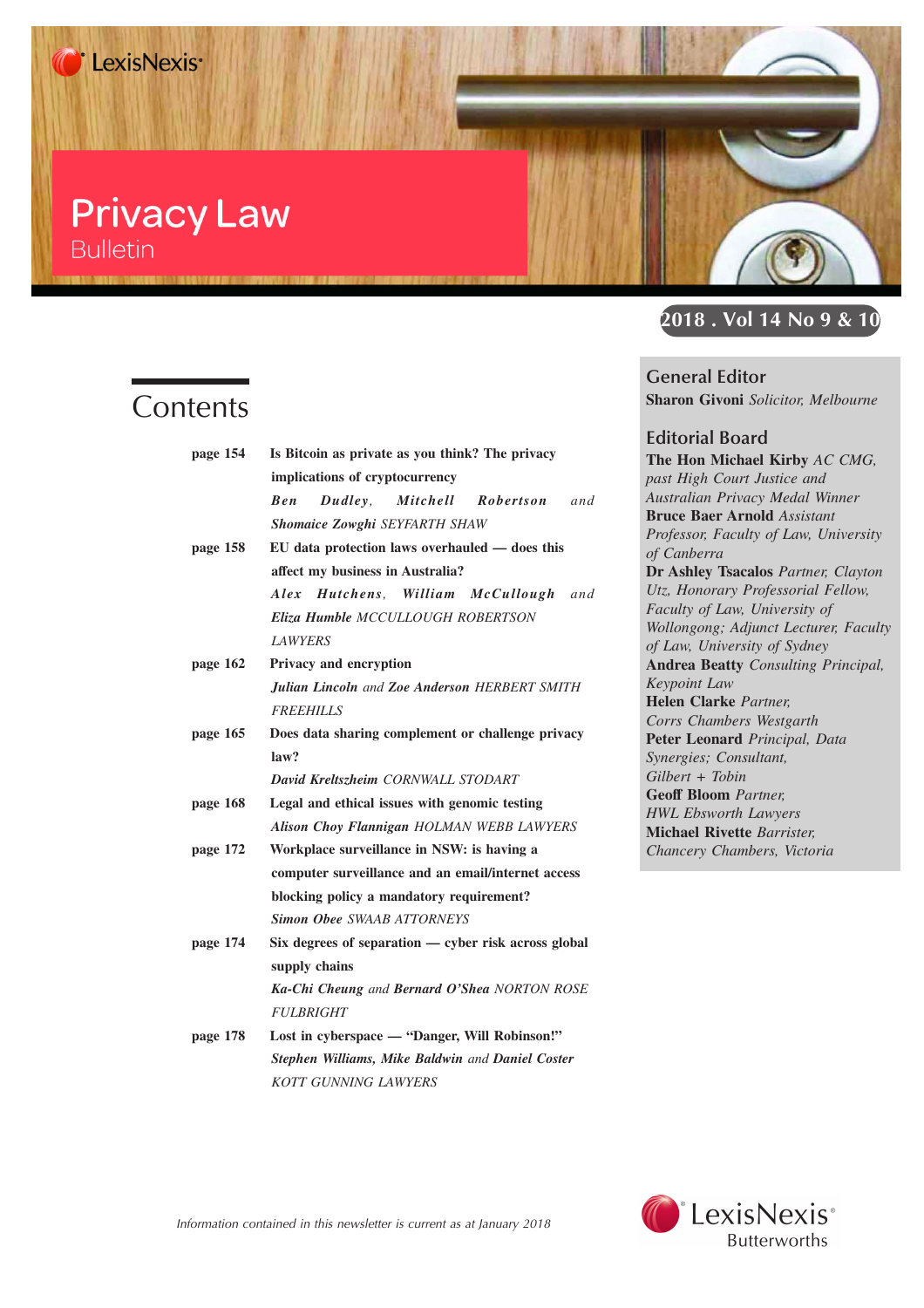# Lost in cyberspace — "Danger, Will Robinson!"

### *Stephen Williams, Mike Baldwin and Daniel Coster KOTT GUNNING LAWYERS*

"Cyber attack", "hacker", "ransomware" and "malware" have entered the common parlance due, at least in part, to a massive increase in media stories on the issue. The dangers of the internet-connected world have become increasingly apparent, and an estimated \$300 million was lost to scams and fraud by Australians in 2016 alone.

This greater cyberthreat comes at a time when businesses are increasingly moving their assets into the digital world, with some retailers even closing physical stores in favour of an online presence.

The explosive proliferation of internet-connected devices in recent years perhaps explains this trend. By some estimates, there are more than 100 new devices being connected to the internet every second.

However, recent events have shown just how dangerous it can be for businesses in today's online environment. Successful cyber attacks seem to be making headlines almost on a weekly basis. It doesn't seem to matter how big you are either, with major law firms, retailers and health providers all targets:

Australians could be caught up in an enormous hack of sensitive personal financial data that has left nearly half the American population at risk of identity fraud … [after] Equifax [confirms] the personal data of 143 million people has been hacked.<sup>1</sup>

One could be forgiven for thinking about closing up their shop, moving to the bush and going "off-grid". As appealing as rural life may be, it is probably more sensible to take some simple risk management steps before making such a momentous decision.

In no particular order, here are some measures you may wish to consider for your business:

- 1. Review policies and procedures, with a particular focus on IT (all elements outlined below ought to be embraced within this framework). Do you have policies and procedures in place for cybersecurity and for responding to a breach of security? Is your staff aware of the policies and procedures and kept up to date when these change?
- 2. Check on processes, do you have adequate backups and what is your disaster recovery plan? Do you even have one?
- 3. Is your backup onsite or offsite? How often is your data backed up and is it checked for integrity?
- 4. Train staff on how to spot threats and deal with them at work, at home or on the road (if they work flexibly or bring your own device (BYOD)). Your employees can be your greatest asset or your greatest liability. Does your staff know how to recognise a dodgy email or will they blindly open the attachment "overdueinvoice.exe" and cause you a headache? Or pick up that tempting USB stick lying on the washroom floor and plug it into their work computer?
- 5. As noted above, as employees can often be the weakest link, they should not share passwords or login details. This includes not writing them down on a post-it note next to the computer!
- 6. In addition, insist on good password protocols or consider password managers. Consider requiring employees to change passwords at regular intervals. This prevents passwords from becoming "stale". A good password should include a mix of letters, numbers, capital letters and symbols, and should certainly not be "password" or "abc123".
- 7. Consider requiring two-factor authentication. Twofactor authentication requires a user to enter password and then another separate login method to gain access (commonly entering a code received via SMS). Many websites now offer two-factor authentication to protect your accounts, including online banking and LinkedIn.
- 8. Employees should be encouraged to report all breaches and potential breaches of security. Taking measures to detect and prevent security breaches can save time, money and embarrassment later on.
- 9. Employees should also be aware of external security risks, such as public wi-fi "hotspots". The old adage "there's no such thing as a free lunch" rings true here. Public wi-fi hotspots are potentially vulnerable and, if poorly maintained, can easily be used to steal sensitive data from users.
- 10. Limit access to data, consider the "need to know" rule. This includes not putting your private commercial data on an unsecured server, which has happened! If the data is sensitive, access should be restricted to only those who need to know it. In addition, if your employees don't need administrative access on their work computer, consider